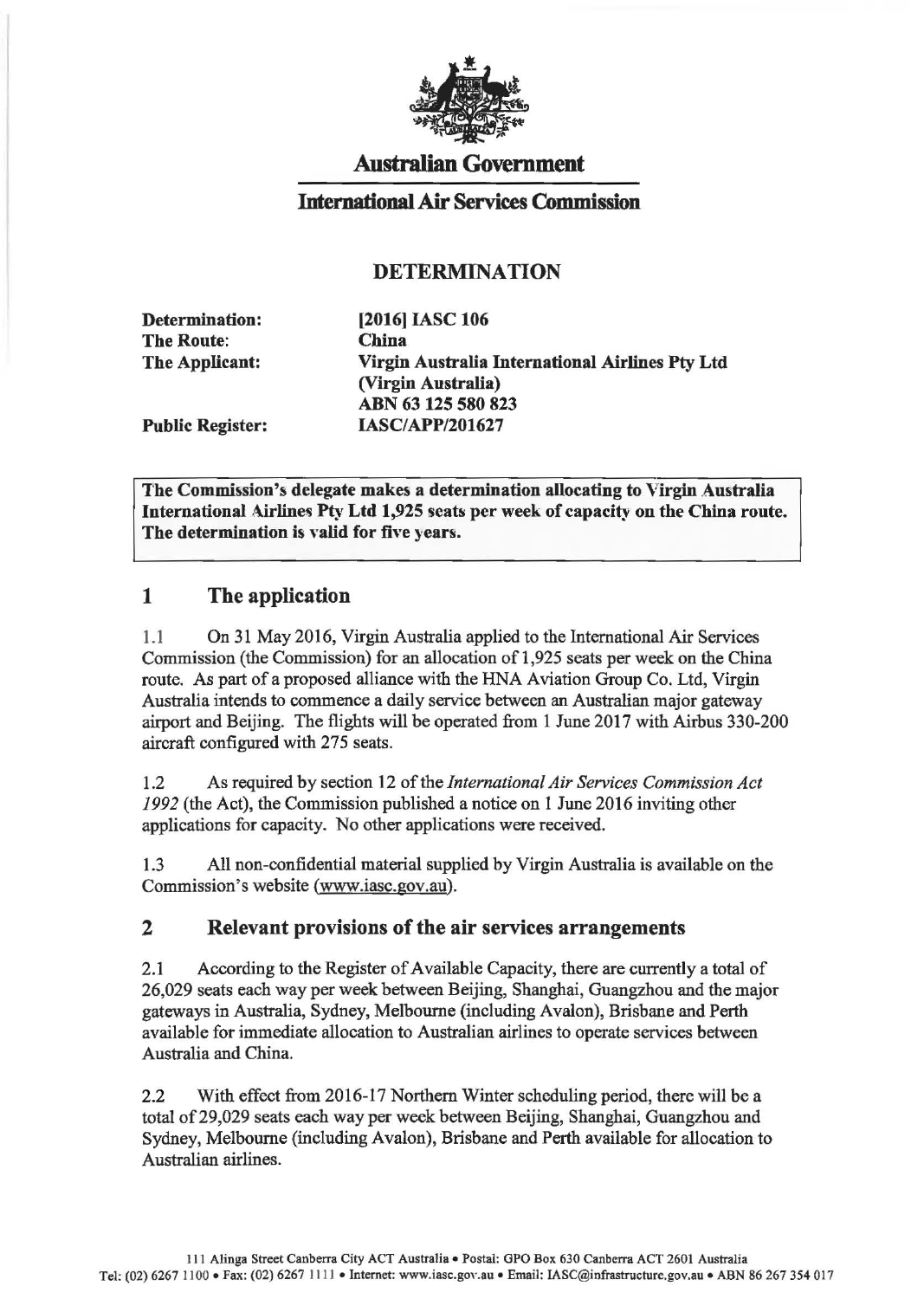# **3 Delegate's assessment**

3.1 In accordance with section 27AB of the Act and regulation 3A ofthe International Air Services Commission Regulations 1992, the delegate of the Commission may consider Virgin Australia's application. (For purposes of this determination, all references to the Commission include the delegate of the Commission.)

3 .2 In considering an application for allocating available capacity, section 7 of the Act requires that the Commission must not allocate available capacity unless the Commission is satisfied that the allocation would be of benefit to the public. Section 7 further provides that the determination must not allocate available capacity contrary to any restrictions on capacity contained in a bilateral arrangement, or a combination of bilateral arrangements, permitting the carriage to which the capacity relates. In assessing the benefit to the public of an allocation of capacity, the Commission must apply the criteria set out for that purpose in the policy statement made by the Minister under section 11 of the Act.

3.3 Under paragraph 6.2 of the Minister's Policy Statement (No.5) of 19 May 2004 (the Policy Statement), in circumstances where there is only one applicant for allocation of capacity on a route, only the criteria in paragraph 4 are applicable. Paragraph 4 provides that the use of entitlements by Australian carriers under a bilateral arrangement is of benefit to the public unless such carriers are not reasonably capable of obtaining the necessary approvals to operate on the route and are not reasonably capable of implementing their applications.

3.4 The Commission notes that:

- there are no other applicants seeking capacity on the route; and
- Virgin Australia is an established international carrier, and is therefore reasonably capable of obtaining the necessary approvals and of implementing its application.

3.5 The China route has grown rapidly, both in terms of new frequencies and new routes, over the last five years, averaging over 12% growth per annum. In terms of origin/destination, China ranks third among the overseas country destinations for Australian travellers, with 9.2% share of the market. New Zealand remains at the top rank with 14.7% market share, followed by the United States with 9.3%. <sup>1</sup>

3.6 The Australia-China route is highly competitive. China Southern has the largest share of the passenger traffic with 23.4% market share. Other carriers with a substantial share of the traffic are Cathay Pacific (15.3%), China Eastern (13.7%), followed by Qantas  $(12\%)$  and Air China  $(9.1\%)$ .<sup>2</sup>

I Source: Bureau of Infrastructure, Transport and Regional Economics, data as at April2016. 2 Ibid.